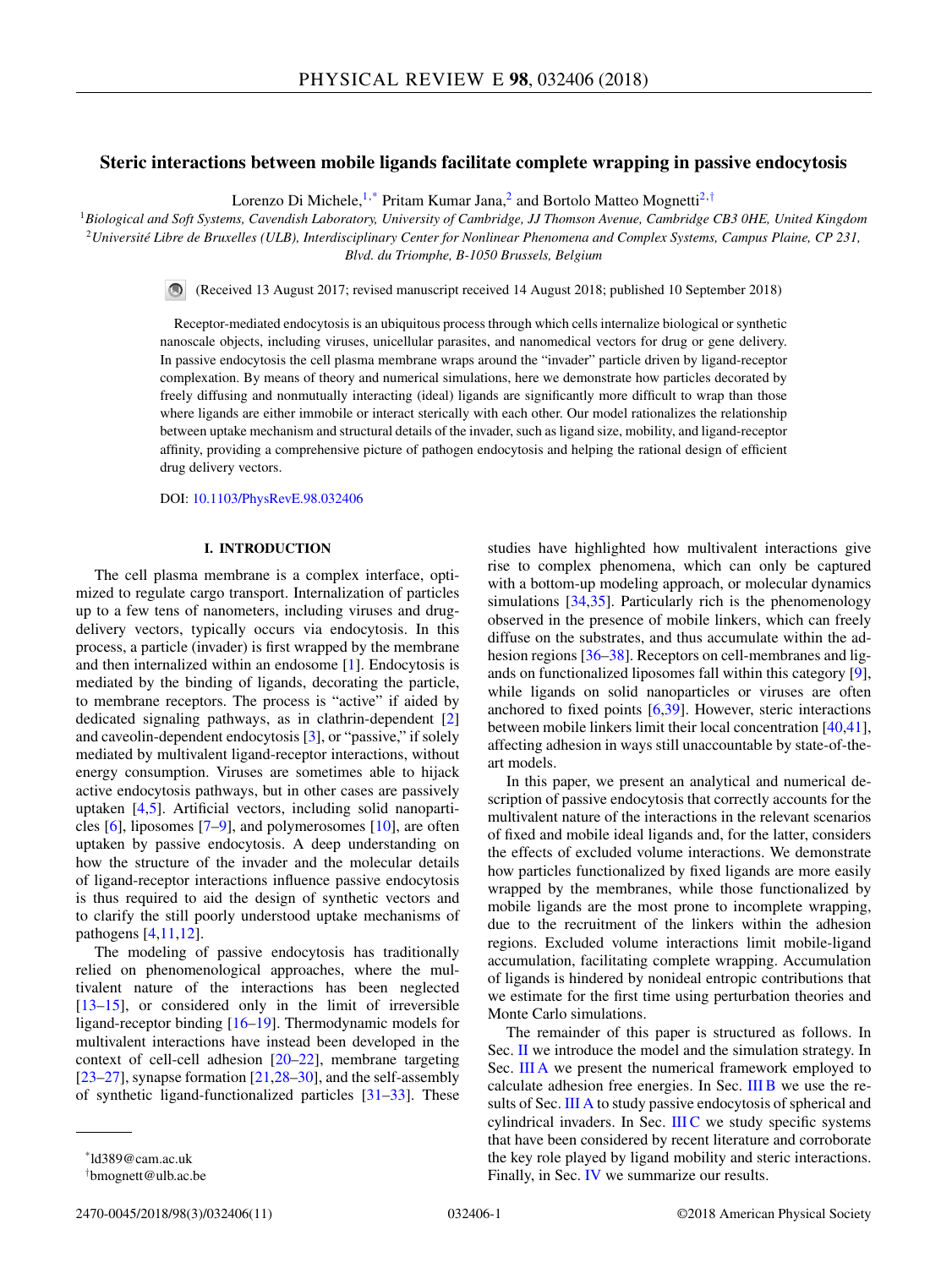<span id="page-1-0"></span>

FIG. 1. (a) Schematic of the invader-host interaction. The invader is decorated with either fixed (left) or mobile (right) ligands, interacting with mobile receptors on the host surface. (b) Schematic of the Monte Carlo system used to compute adhesion free energy with nonideal mobile ligands. Ligands, receptors, and dimers are modeled as hard disks of diameter *α*. The contact and outer regions are simulated as squares with periodic boundary conditions. Ligands are exchanged between the two regions *via* semi-grand canonical moves, while receptors are exchanged with an ideal reservoir through grand canonical moves. Dimerization is controlled by a reaction move [\[42\]](#page-10-0). See Appendix  $B_1$  for the acceptance rules of all moves.

### **II. MODELING STRATEGY**

We model the invader particle as a sphere or a prolate ellipsoid with axis of rotation orthogonal to the cell surface, penetrating to a depth *h* (see Fig. 1). The invader has total surface area  $S_{\text{Tot}} = S_{\text{CR}}(h) + S_{\text{OR}}(h)$ , where  $S_{\text{CR}}(h)$  and  $S_{\text{OR}}(h)$ indicate the region in contact with the host cell and the nonadhering (outer) region, respectively. The overall interaction free energy between host and invader can be written as [\[11,](#page-9-0)[43\]](#page-10-0)

$$
F(h) = Fbend(h) + Fstretch(h) + Flt(h) + Fadh(h).
$$
 (1)

In Eq. (1),  $F_{\text{bend}}(h) = 2\kappa \int_{S_{\text{CR}}(h)} dS H^2$  is the membranebending contribution, where *κ* is the bending modulus of the bilayer and  $H$  is the mean curvature of the invader;  $F_{\text{stretch}}(h) = \sigma S_{\text{CR}}(h)$  is the membrane-stretching contribution, with  $\sigma$  indicating the stretching modulus;  $F_{1t} = \gamma \ell(h)$ accounts for all the line-tension effects, with  $\ell(h)$  indicating the length of the triple line and  $\gamma$  the line tension. The expressions of  $F_{\text{bend}}$ ,  $F_{\text{stretch}}$ , and  $F_{\text{lt}}$  are shown in Appendix [A.](#page-6-0)

In Eq.  $(1)$  and Appendix [A,](#page-6-0) we neglect nonlocal elastic deformations of the host  $[44]$ , as such terms are system specific (as proven by the large number of studies that neglected them) and do not influence the outcomes of our study. We prove this claim in Sec. [III C](#page-4-0) where we combine our results of  $F_{\text{adh}}$  [see Eq. (1)] with the elastic contributions calculated in Ref. [\[45\]](#page-10-0), the latter also accounting for the deformation of the membrane not in direct contact with the invader.

The term  $F_{\text{adh}}(h)$  describes the ligand-receptor mediated adhesion. Previous studies have relied on the phenomenological assumption  $F_{\text{adh}}(h) \propto S_{\text{CR}}(h)$ , while here we propose a representation that fully accounts for the multivalent nature of the interactions. Since the invader is typically much smaller than the host, we can model the contact region as a finite surface of area  $S_{CR}$  in contact with an infinite reservoir of ideal receptors. We indicate with  $\rho_R$  the average receptor density on the host. If no ligand-receptor complexes (dimers) are formed, and assuming that receptors can freely diffuse, the contact region should have receptor density  $\rho_R$ . In our model  $\rho_R$  is controlled by the density of the ideal reservoir  $\rho_{\rm R}^{(0)}$ , and by the extent of steric interactions between receptors. The assumption of ideal receptors produces  $\rho_R = \rho_R^{(0)}$ , while increasing steric repulsion causes  $\rho_R$  to decrease below  $\rho_R^{(0)}$ . A number *N*<sup>L</sup> of either fixed or mobile ligands is present on the invader.

The equilibrium constant  $K_{3D}^{(eq)} = \exp(-\beta \Delta G_0)/\rho_{\ominus}$ , where  $\Delta G_0$  is the ligand-receptor interaction free-energy and  $\rho_{\Theta} = 1$ M, controls dimerization in 3D diluted solutions. For linkers confined to a surface, a 2D equilibrium constant can be written as  $K_{2D}^{(eq)} = \exp(-\beta \Delta G_0) / (\rho_{\Theta} \delta)$ , where the *δ* is a length comparable with the size of the linkers, which accounts for entropic costs hindering dimerization [\[32,36,37\]](#page-10-0), and membrane roughness [\[46,47\]](#page-10-0) and deformability [\[33\]](#page-10-0). For instance, when considering flexible rodlike linkers of length *L* it can be shown that  $\delta = L$  [\[32,36,37\]](#page-10-0). For polymeric linkers,  $K_{2D}^{(eq)}$  can be calculated using dedicated Monte Carlo algorithms  $[48-50]$ . The specific form of  $\delta$  does not affect the results of this study, so we describe dimerization propensity in terms of  $K_{2D}^{(eq)}$ .

Ligands, receptors and dimers are modeled as hard disks of diameter  $\alpha$ , which thus determines the extent of steric interactions [see Fig. 1 (b)]. The same  $\alpha$  is assumed for ligand-ligand, receptor-receptor, dimer-dimer, ligand-dimer, and receptordimer interactions. Unbound ligands and receptors are modeled as non-interacting. The system of Fig. 1 is then fully determined by the parameters  $\{N_{\rm L}, \rho_{\rm R}^{(0)}, S_{\rm CR}, S_{\rm Tot}, K_{\rm 2D}^{(\rm eq)}, \alpha\}.$ 

### **III. RESULTS**

## **A. Adhesion free energy**

For  $\alpha = 0$ , the adhesive free energy  $F_{\text{adh}}(h)$  can be derived for both fixed and mobile ligands, analogously to what previously done in the context of linker-mediated particle interactions [\[32,36,37\]](#page-10-0)

$$
\beta F_{\text{adh}}^{\text{fix}, \alpha=0}(h) = -N_{\text{L}} \frac{S_{\text{CR}}(h)}{S_{\text{Tot}}} \log \left[ 1 + K_{2\text{D}}^{(\text{eq})} \rho_{\text{R}}^{(0)} \right], \quad (2)
$$

$$
\beta F_{\text{adh}}^{\text{mob}, \alpha=0}(h) = -N_{\text{L}} \log \left[ 1 + \frac{S_{\text{CR}}(h)}{S_{\text{Tot}}} K_{\text{2D}}^{\text{(eq)}} \rho_{\text{R}}^{(0)} \right], \quad (3)
$$

where in the ideal case  $\rho_R^{(0)} = \rho_R$ . For completeness, in Appendix  $B_2$  and Appendix [C](#page-9-0) we report the explicit derivation, respectively, of Eq. (3) and Eq. (2) using exact evaluations of the partition function of the system. Equations (2) and (3) correctly account for all entropic contributions specific to multivalent interactions. For ideal fixed ligands, Eq. (2) recovers the phenomenological assumption  $F_{\text{adh}}(h) \propto S_{\text{CR}}(h)$ , with the advantage that our expression allows linking the proportionality constant to the microscopic details of the system. The trend determined in Eq. (3) for the case of mobile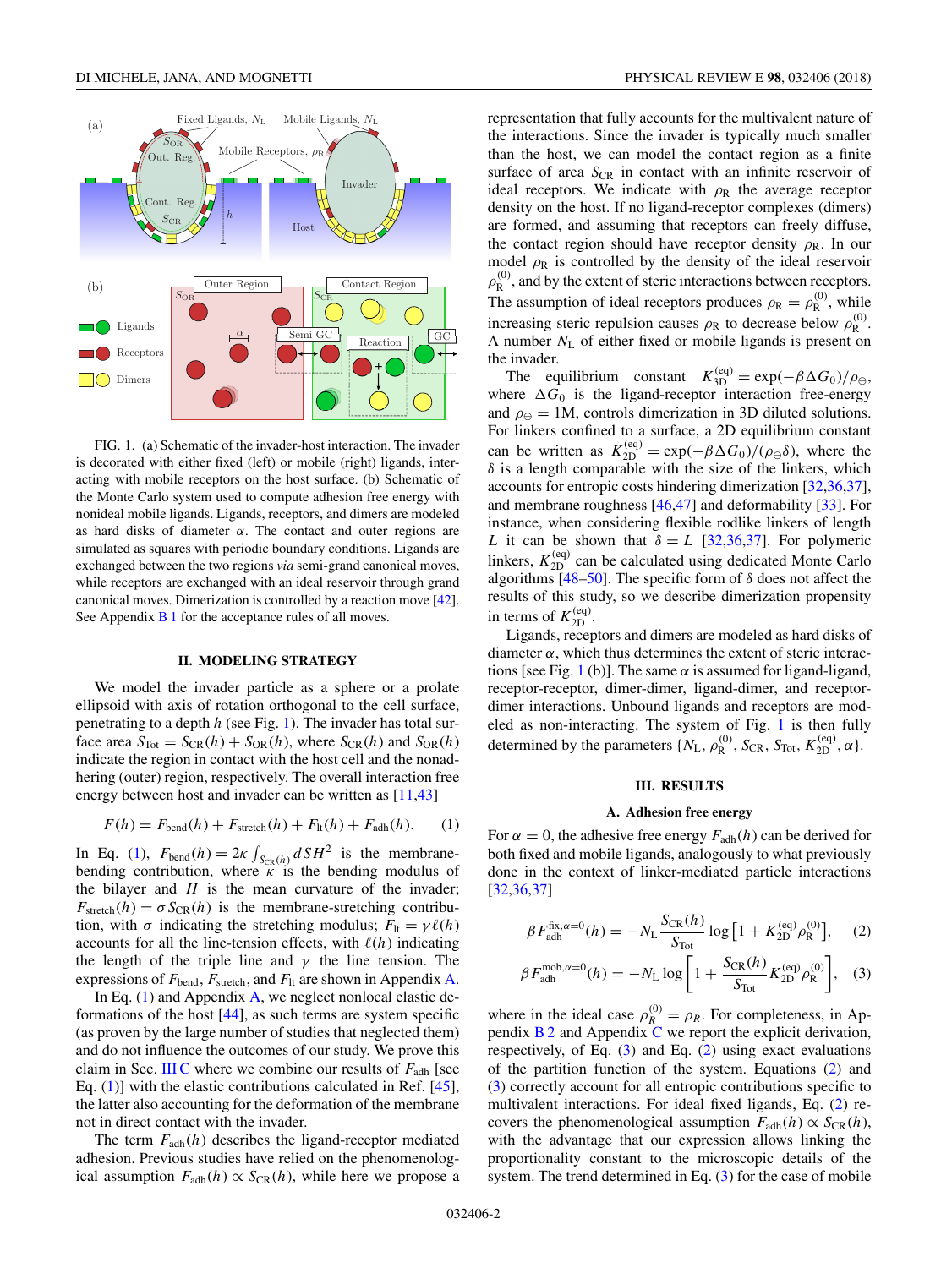<span id="page-2-0"></span>

FIG. 2. The influence of ligand mobility and steric interactions on the adhesion free energy. (a) Adhesion free energy as a function of the contact-area fraction calculated for fixed and mobile ideal ligands [solid lines, Eqs.  $(2)$  and  $(3)$ ] and nonideal mobile ligands [dotted] lines with empty symbols, Eq. (4)]. Symbols connected by thin lines show the results of MC simulations. For the ideal cases we use  $K_{2D}^{(eq)}$   $\rho_R^{(0)} = 5.5066 \times 10^3$ . In the presence of steric interactions ( $\phi >$ 0) we increase the reservoir receptor density  $\rho_R^{(0)}$  to maintain a constant  $\rho_R = N_L/S_{\text{Tot}}$ . For  $\phi = 0.01, 0.02, 0.05, 0.1, 0.2, 0.4$  we scale  $\rho_R^{(0)}$  [and thus  $K_{2D}^{(eq)} \rho_R^{(0)}$ ] by a factor 1.04*,* 1.09*,* 1.24*,* 1.57*,* 2.84*,* 20.5*,* as calculated by dedicated MC simulations. In all cases we use  $N_{\rm L}$  = 500. (b) Deviation of the nonideal adhesion free energy from the ideal case.

ligands is instead strikingly different, as shown in Fig. 2(a). The logarithmic dependence on S<sub>CR</sub> translates into a sharp onset of adhesion, with the free energy flattening out as more of the invader gets wrapped, as intuitively expected from the recruitment of ligands in the contact region.

For ideal linkers, the accumulation of ligands is limited uniquely by entropic costs  $[\Delta S_{\text{cnf}} \sim \log(S_{\text{CR}}/S_{\text{Tot}})]$ , but for  $\alpha > 0$  steric interactions further hinder ligand recruitment. For nonideal linkers the adhesive free energy can be written as  $\beta F_{\text{adh}}^{\text{mob}, \alpha > 0}(h) = \beta F_{\text{adh}}^{\text{mob}, \alpha = 0}(h) + \beta F_{\text{adh}}^{\text{mob}, \text{ex}}(h)$ . The excess free energy  $\beta F_{\text{adh}}^{\text{mob}, \text{ex}}(h)$  can be evaluated through a second-order virial expansion (see Appendix [B 2\)](#page-8-0):

$$
\beta F_{\text{adh}}^{\text{mob,ex}}(h) = N_{\text{L}} B_2 K_{\text{2D}}^{\text{(eq)}} (\rho_{\text{R}}^{\text{(0)}})^2 S_{\text{CR}} \times \frac{N_{\text{L}} K_{\text{2D}}^{\text{(eq)}} S_{\text{OR}} / S_{\text{Tot}} + 2 S_{\text{Tot}} + 2 S_{\text{CR}} K_{\text{2D}}^{\text{(eq)}} \rho_{\text{R}}^{\text{(0)}}}{\left(S_{\text{Tot}} + S_{\text{CR}} K_{\text{2D}}^{\text{(eq)}} \rho_{\text{R}}^{\text{(0)}}\right)^2},
$$
\n(4)

where  $B_2 = \pi \alpha^2 / 2$  is the second virial coefficient of hard disks of diameter  $\alpha$ . In Fig. 2 we demonstrate the effect of excluded volume, quantified by the ligand packing fraction  $\phi = \pi \alpha^2 N_L / S_{\text{Tot}}$ . As  $\phi$  increases, the sharp adhesion onset as a function of  $S_{CR}$  becomes less evident. The analytical expansion in Eq. (4) is only accurate in the limit of small packing fraction. To access  $F_{\text{adh}}^{\text{mob}, \alpha > 0}$  at higher  $\phi$ , we adopt a Monte Carlo approach based on the model sketched in Fig. [1\(b\).](#page-1-0) The adhesion free energy is determined by thermodynamic integration [\[51\]](#page-10-0),

$$
\beta F_{\text{adh}}^{\text{mob}, \alpha > 0} = \int_0^{K_{2\text{D}}^{\text{(eq)}}} dK_{2\text{D}}^{\text{(eq)}} \frac{\langle n_{\text{D}} \rangle}{K_{2\text{D}}^{\text{(eq)}}},\tag{5}
$$

where  $\langle n_{\text{D}} \rangle$  is the average number of dimers estimated by MC at a given  $K_{2D}^{(eq)}$ .

The simulated adhesion free energy is shown in Fig. 2. For ideal linkers ( $\phi = 0$ ), we recover the result of Eq. [\(3\)](#page-1-0), while for small  $\phi$  the numerical and theoretical predictions match. Deviations from the theory are observed at  $\phi \gtrsim 0.05$ . When  $\phi$  is further increased the adhesive free energy changes drastically, developing a linear region at low  $S_{CR}$  analogous to the trend observed for fixed ligands. This behavior is a consequence of the excluded volume interactions frustrating the accumulation of ligands. Indeed, even at large  $K_{2D}^{(eq)}$ , the number of ligands to get recruited in the contact region is limited by the diverging chemical potential of packed hard disks. Consequently, adhesion free energies become linear at low *S*<sub>CR</sub>. Surprisingly, at high  $\phi$  (e.g.,  $\phi = 0.4$ ) and large  $S_{CR}$  we observe that  $F_{\text{adh}}^{\text{mob}, \alpha > 0}$  becomes more attractive than  $F_{\text{adh}}^{\text{mob}, \alpha=0}$ . This effect is caused by a reduction in the overall steric hindrance following dimerization: The area excluded to each dimer by an unbound ligand-receptor pair is larger than the area excluded by a single dimer.

### **B. Endocytosis phase diagrams**

To study the effect of ligand mobility and excluded volume interactions on endocytosis, we combine Eq. [\(1\)](#page-1-0) with the analytical expressions for  $F_{\text{adh}}$  in the regimes of fixed and mobile ideal ligands [Eqs. [\(2\)](#page-1-0) and [\(3\)](#page-1-0)], and with numerical estimates of  $F_{\text{adh}}^{\text{mob}, \hat{\alpha} > 0}$  for sterically interacting mobile ligands [Eq. (5)]. We focus on invader of spherical shape, mimicking artificial nanoparticles, liposomes, and many enveloped viruses, including HIV and influenza [\[39,52\]](#page-10-0). The overall free energy is minimized as a function of the penetration depth  $h \in [0, 2a]$ , where *a* is the radius of the invader, and the equilibrium values of *h* are shown in Fig. [3](#page-3-0) as a function of  $K_{2D}^{(eq)} \rho_R$  [cf. Eqs. [\(2\)](#page-1-0) and  $(3)$ ] and all the other relevant system parameters:  $N_L$ , *σ*, *κ*, and *γ* . For generality, membrane tension, bending modulus, and line tension are expressed in reduced units  $\tilde{\sigma} = \sigma/[k_B T a^{-2}], \ \tilde{\gamma} = \gamma/[k_B T a^{-1}]$  and  $\tilde{\kappa} = \kappa/[k_B T]$ . For temperature  $T = 37$ <sup>°</sup>C, and considering invader similar in size to a typical virus, *i.e.*  $a = 50$  nm, the range of parameters covered in Fig. [3](#page-3-0) spans biologically relevant intervals *κ* ∈ [0*,* 30] × *kBT* [\[54–56\]](#page-10-0), *σ* ∈ [0*,* 34] × 10<sup>−</sup><sup>6</sup> J m<sup>−</sup><sup>2</sup> [\[54,55,57\]](#page-10-0),  $\gamma \in [0, 12] \times 10^{-13} \,\text{J m}^{-1}$  [\[11,](#page-9-0)[58\]](#page-10-0), and *N*<sub>L</sub>  $\in$  [10, 1000] [\[52,53\]](#page-10-0).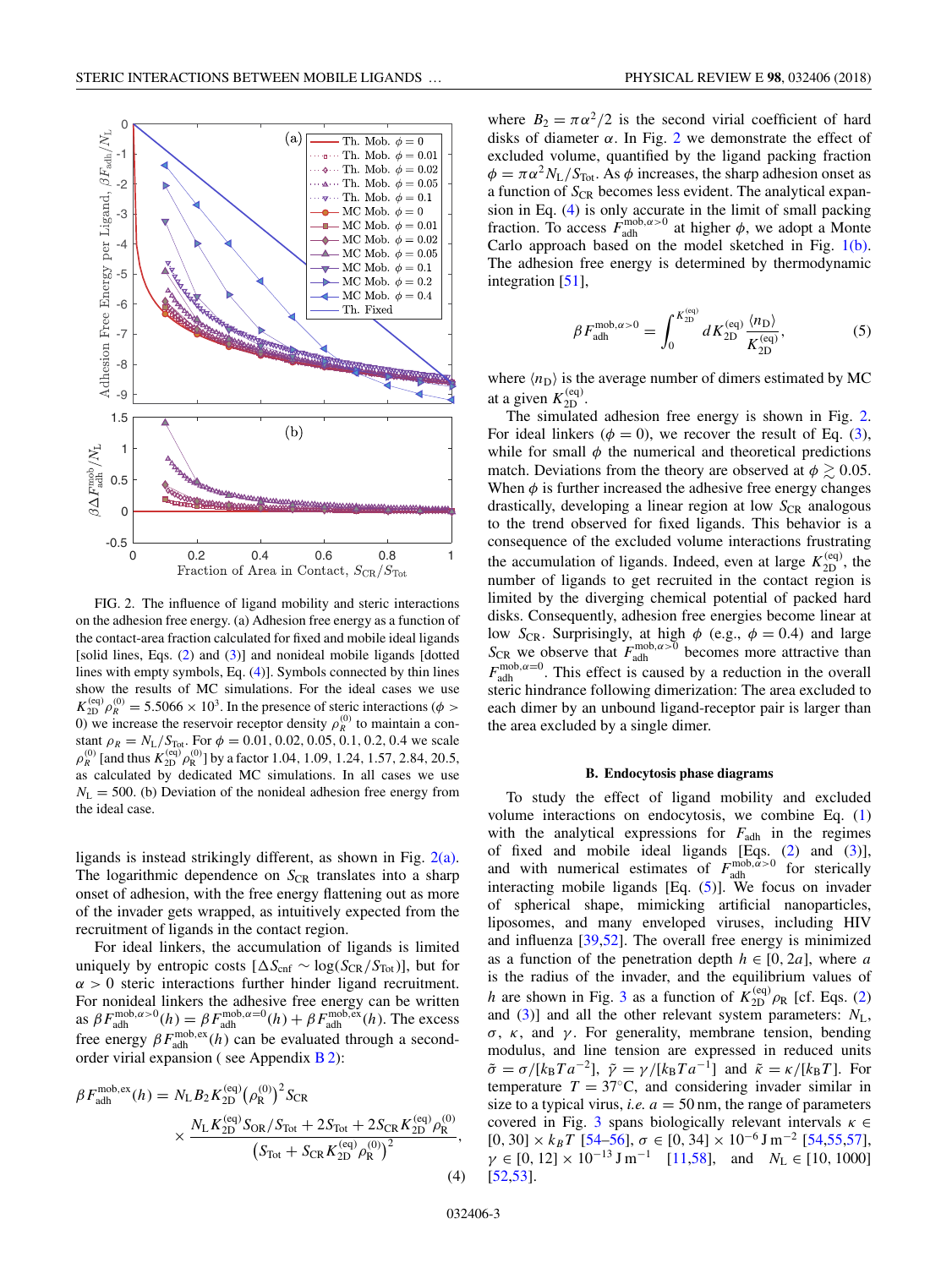<span id="page-3-0"></span>

FIG. 3. Mobile, thin ligands suppress complete wrapping of invader particles. The colormaps show the penetration depth *h* ∈ [0*,* 2*a*] for spherical invaders of radius *a* as a function of the dimerization constant  $K_{2D}^{(eq)}$  (in units of  $\rho_R^{-1}$ ), and the system parameters  $N_L$ ,  $\tilde{\kappa}$  =  $\kappa/[k_B T]$ ,  $\tilde{\gamma} = \gamma/[k_B T a^{-1}]$ ,  $\tilde{\sigma} = \sigma/[k_B T a^{-2}]$ . Regions corresponding to fully wrapped and unwrapped particles are marked by a circle and a square, respectively. When not varied, the system parameters are fixed to the values marked by the dotted lines. As for Fig. [2,](#page-2-0) we keep a constant  $\rho_R = N_L/S_{\text{Tot}}$  in all calculations. For a typical invader size  $a = 50$  nm and  $T = 37$  °C, these correspond to  $\kappa = 8.6 \times 10^{-20}$  J,  $\sigma = 8.5 \times 10^{-6}$  J m<sup>-2</sup>,  $\gamma = 3.4 \times 10^{-13}$  J m<sup>-1</sup>,  $N_L = 500$ . Green dashed lines and white dot-dash lines indicate, respectively, the number of ligands on typical influenza A (375) and HIV (73) virions [\[52,53\]](#page-10-0).

Spherical invaders featuring fixed ligands always display a first-order transition between fully unwrapped  $(h = 0)$  and fully wrapped  $(h = 2a)$  configurations. Partially wrapped states do not occur, as previously observed when neglecting long-range elastic deformations of the host membrane [\[44\]](#page-10-0). As intuitively expected, the wrapping transition occurs at lower  $K_{2D}^{(eq)}$  for "softer" membranes (lower  $\tilde{\sigma}$  and  $\tilde{\kappa}$ ) and higher number of ligands on the invader. No *γ* -dependence is observed, since  $\ell = 0$  in both fully wrapped and fully unwrapped states.

The scenario changes drastically for the case of mobile ligands with  $\phi = 0$ , were we observe the emergence of several partially wrapped configurations. The phase boundary marking the onset of wrapping differs only marginally from the case of fixed ligands, but the range of conditions where full wrapping is achieved is significantly reduced. For instance, while with fixed ligands and  $K_{2D}^{(eq)} \rho_R^{(0)} = 10^2$  full wrapping is reached at  $N_L \simeq 140$ , for mobile ligands  $N_L$  needs to be as large as 540. Likewise, for the same ligand-receptor affinity, fixed ligands induce full wrapping at all tested values of  $\tilde{\kappa}$  and  $\tilde{\sigma}$ , while for mobile ligands  $\tilde{\kappa}$  < 22 and  $\tilde{\sigma}$  < 9 are required, values that can easily be exceeded in typical biological cells [\[55,57\]](#page-10-0). The reduced tendency to complete wrapping is a direct consequence of the rearrangement of the mobile ligands, whose accumulation within small contact regions suppresses the enthalpic drive for further wrapping. As expected from the trends shown in Fig. [2](#page-2-0) for the adhesion free energy in the presence of steric interactions, increasing ligand packing fraction in the mobile regime favours complete wrapping, recovering a behavior not dissimilar from that of fixed ligands for  $\phi = 0.4$ .

In Fig. [4](#page-4-0) we assess the wrapping behavior of an invader shaped like a prolate ellipsoid, resembling the malaria plasmodium [\[11\]](#page-9-0). The ellipsoid is arranged with the major axis perpendicular to the surface of the host, mimicking the invasion geometry of the malaria plasmodium [\[11\]](#page-9-0). In this case, partially wrapped states are present also for the case of fixed ligands. However, mobile ligands cause the regions of stable fully wrapped configurations to shrink significantly, and in some cases disappear altogether from the tested parameter range. Moreover, the partially wrapped states found with fixed ligands tend to be close to full wrapping, while mobile ligands tend to stabilize marginally wrapped configurations. As for spherical invaders (Fig. 3), steric interactions between ligands facilitate wrapping.

Calculations of Figs. 3 and [4](#page-4-0) neglect the energetic terms related to the deformation of the non-adhering part of the host membrane. Therefore, in the next section we calculate the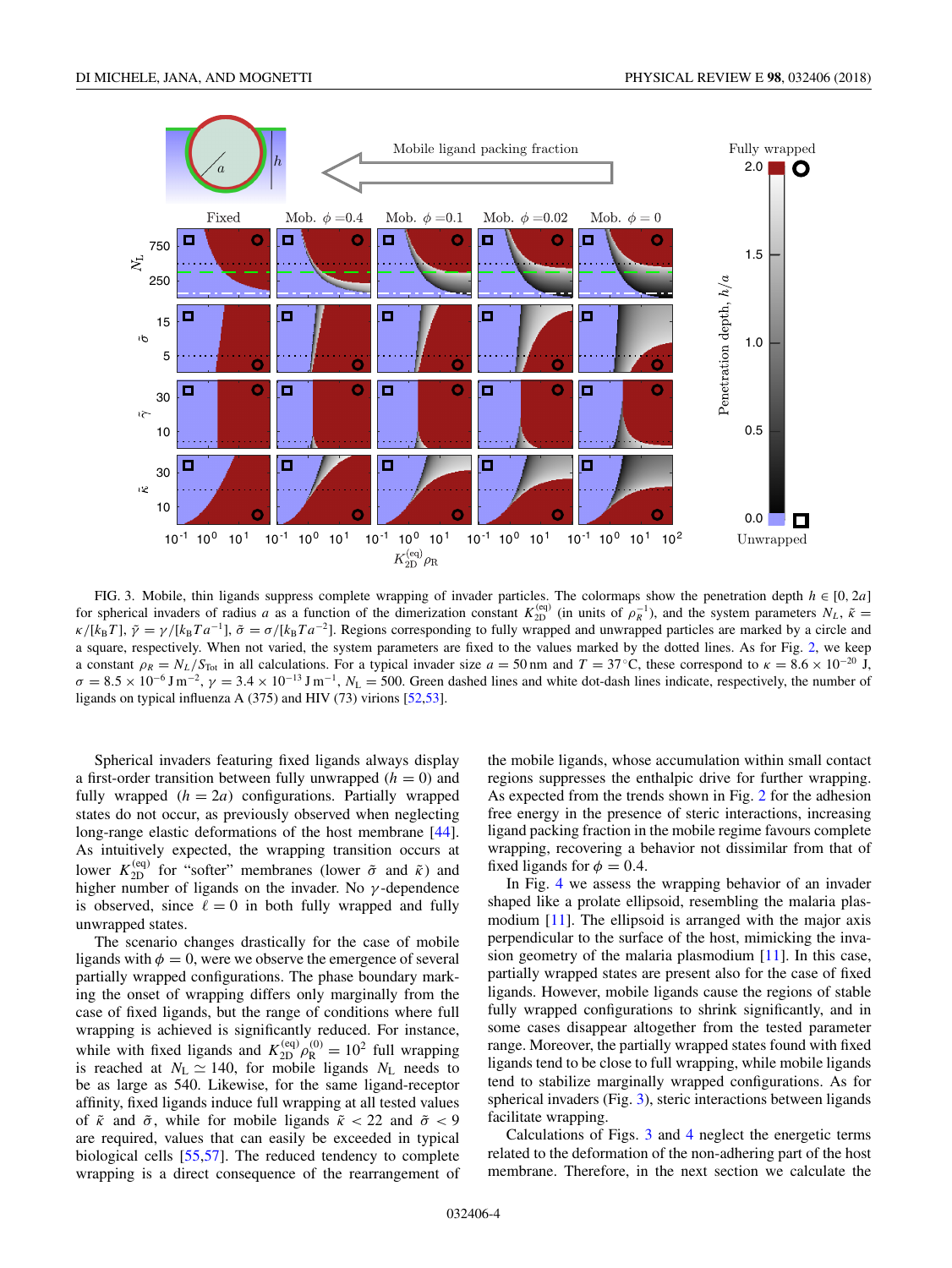<span id="page-4-0"></span>

FIG. 4. Penetration depth for prolate invaders as a function of  $K_{2D}^{(eq)}$  and the system parameters (see the caption of Fig. [3](#page-3-0) for definitions). The invader is taken with the semi-major axis *a* perpendicular to the host surface and semi-minor axis equal to  $b = a/2$ . When not varied, the system parameters are fixed to the values marked by the dotted lines and, if  $a = 50$  nm and  $T = 37^{\circ}$ C, correspond to the values reported in the caption of Fig. [3.](#page-3-0) Regions corresponding to fully wrapped and unwrapped particles are marked by a circle and a square, respectively.

degree of wrapping using previously published numerical estimates of the membrane-deformation energy, fully accounting for non-local deformations [\[45\]](#page-10-0).

## **C. Effect of nonadhering membrane and nanoparticle orientation**

In this section we study the wrapping behavior using a free energy functional  $F$  in which the membrane-deformation energy terms are replaced by the numerical estimate *F*elast, extracted from Ref. [\[45\]](#page-10-0),

$$
F(S_{CR}/S_{Tot}) = F_{elast}(S_{CR}/S_{Tot}) + F_{adh}(S_{CR}/S_{Tot}).
$$
 (6)

In Eq. (6),  $F_{\text{elast}}$  accounts for the membrane bending, stretching, and the tension of the host-invader contact line [respectively,  $F_{\text{bend}}$ ,  $F_{\text{stretch}}$ , and  $F_{\text{lt}}$  in Eq. [\(1\)](#page-1-0)] but also for the nonlocal elastic contribution of the deformed portion of the membrane surrounding the invader. For detailed information on the calculation of  $F_{\text{elast}}$  and the chosen boundary conditions we refer to Ref.  $[45]$ . Note that in Eq.  $(6)$ , the free energy is expressed as a function of the fraction of the invader area in contact with the host  $S_{CR}/S_{Tot}$ , rather that the penetration depth *h*. *F*elast has been extracted by fitting digitalized data of Ref. [\[45\]](#page-10-0) (see Fig. S1 in the Supplemental Material of Ref. [\[45\]](#page-10-0)) using polynomials of degree ten, while *F*adh is given by Eqs. [\(2\)](#page-1-0) and [\(3\)](#page-1-0), for fixed and mobile ligands, respectively. The equilibrium wrapping state is determined by numerically minimizing *F* as function of  $S_{CR}/S_{Tot}$ . In Figs. [5](#page-5-0) and [6](#page-5-0) we show the equilibrium fraction of contact area for invaders

shaped like prolate/oblate ellipsoids and rods, oriented with their symmetry axis parallel or perpendicular to the host surface. The degree of wrapping is mapped as a function of  $K_{2D}^{eq} \rho_R^{(0)}$  and either  $N_L$  or  $\tilde{\kappa}$ . In all cases, we observe the same qualitative trends shown in Figs. [3](#page-3-0) and 4, and calculated using the analytical expression for the interaction free energy [Eq.  $(1)$ ]. This demonstrates how the effect of ligand mobility on the wrapping behavior is largely insensitive on the details of membrane mechanics. In particular, the range of parameters for which fully wrapped configurations are stabilized is strongly suppressed for the case of mobile ligands, which tend to induce partial wrapping due to the accumulation of linkers in the contact region. For fixed linkers, in turn, we observe a greater tendency towards complete or near-complete wrapping, caused by the uniform adhesion force and the resulting enthalpic drive for maximizing the contact area. Different invader shapes and orientations display different wrapping behaviors, as thoroughly discussed by Dasgupta *et al.* [\[45\]](#page-10-0). Note also the semiquantitative agreement between the patterns calculated with the two methods for prolateellipsoidal invaders oriented perpendicular to the host surface (bottom right in Fig. [5](#page-5-0) and right-hand side of Fig. [3\)](#page-3-0).

## **IV. CONCLUSIONS**

In summary, we apply state of art modeling of ligandmediated-interactions to the problem of passive endocytosis, and demonstrate how membrane wrapping of invader particles is drastically affected by ligand mobility and steric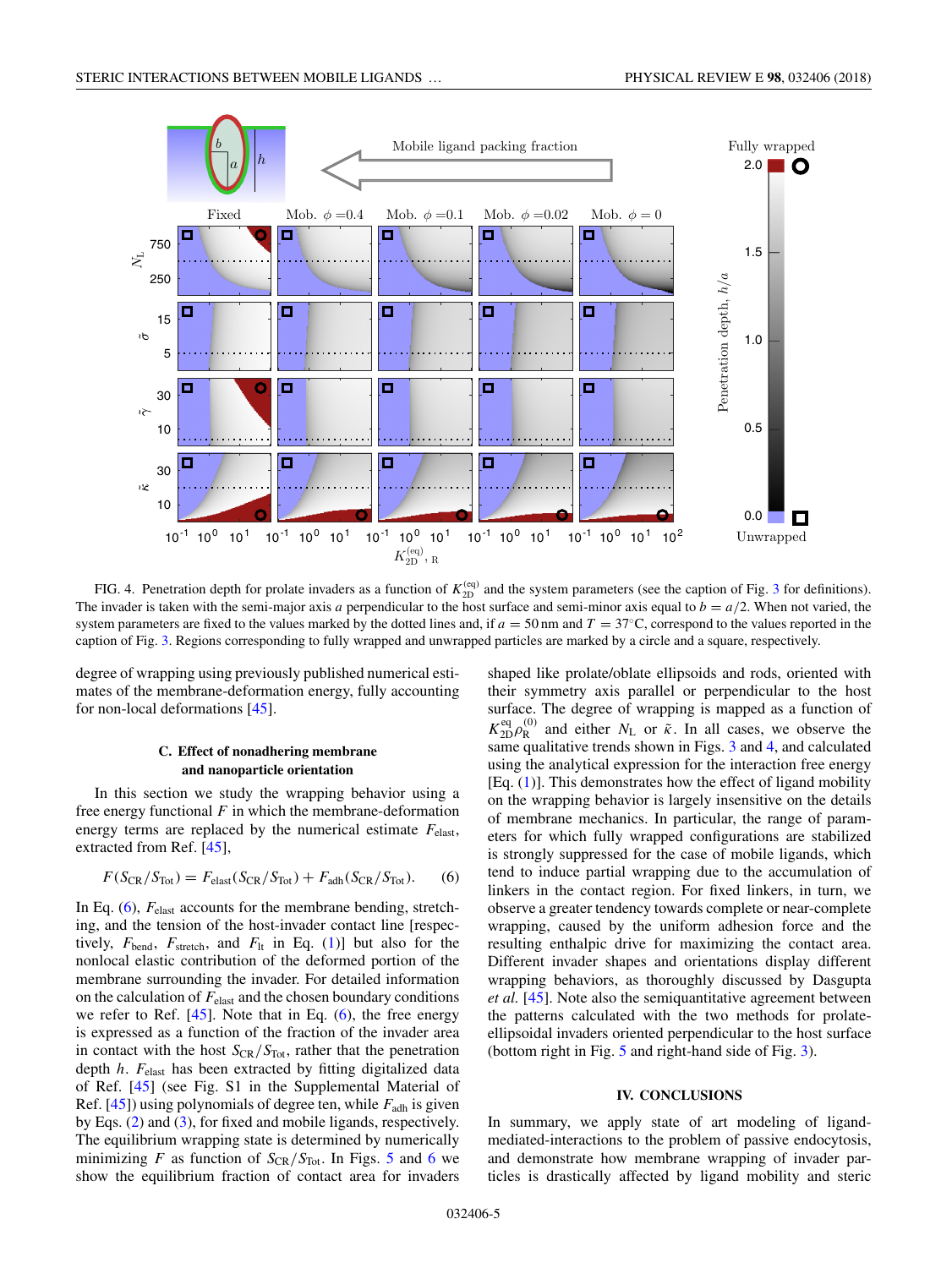<span id="page-5-0"></span>

FIG. 5. Equilibrium wrapping degree of ellipsoidal particles at varying number of ligands *N*<sup>L</sup> and bending rigidity ˜*κ*. The shape of the invader is described by  $(x^2 + y^2)/a^2 + (|z|/b)^2 = 1$  with  $b/a =$ 0.8 (a) and  $b/a = 1.75$  (b). Please refer to the caption of Fig. [3](#page-3-0) for the definition of the adimensional system parameters. When not varied, the bending rigidity has been taken equal to  $\tilde{\kappa} = 20$ , and the number of ligands to  $N_L = 500$  (dotted lines). The membrane tension is set to  $\tilde{\sigma} = 16$  by Dasgupta *et al.* [\[45\]](#page-10-0). Regions corresponding to fully wrapped and unwrapped particles are marked by a circle and a square, respectively.

interactions. If ligands are diffusive and have negligible steric interactions, complete membrane wrapping is hindered, and the invading particle is often found in a partially engulfed state. In turn, complete membrane wrapping is facilitated if ligands are immobile or their accumulation is substantially limited by steric interactions.

These effects may have important implications in understanding the relationship between the structure of biological invaders and their ability to induce passive endocytosis, which would be particularly relevant in the context of viral invasion, where several competing uptake pathways have been observed or hypothesized [\[4,5\]](#page-9-0). Regardless of the capsid shape, many viruses are enveloped by a (near) spherical lipid bilayer, decorated with glycoprotein complexes (spikes), whose role is targeting cell receptors and driving endocytosis [\[52\]](#page-10-0). Despite being embedded in a lipid membrane, these ligands are anchored to a protein matrix present underneath the bilayer,



FIG. 6. Equilibrium wrapping degree of rod-like particles at varying number of ligands  $N_L$  and bending rigidity  $\tilde{\kappa}$ . The shape of the invader is described by the equation  $[(x^2 + y^2)/a^2]^{(n/2)}$  +  $(|z|/b)^n = 1$  with  $n = 4$  and  $b/a = 1.5$ . Please refer to the caption of Fig. [3](#page-3-0) for the definition of the adimensional system parameters. When not varied, the bending rigidity has been taken equal to  $\tilde{\kappa} = 20$ , and the number of ligands to  $N_L = 500$  (dotted lines); the membrane tension is set to  $\tilde{\sigma} = 16$  by Dasgupta *et al.* [\[45\]](#page-10-0). Regions corresponding to fully wrapped and unwrapped particles are marked by a circle and a square, respectively.

which makes them immobile [\[52,53\]](#page-10-0). Our results suggest that ligand anchoring may be crucial to allow or at least facilitate membrane wrapping in enveloped viruses. Indeed, influenza A has  $\sim$  375 spikes on its surface [\[52,53\]](#page-10-0), which according to our model may not be sufficient to induce complete wrapping if the ligands were mobile (Fig. [3\)](#page-3-0). In turn we predict that, with only  $\sim$  73 ligands on its surface, HIV virions would struggle to achieve passive engulfment even in the regime of fixed ligands, suggesting that active endocytosis pathways may be a strict requirement [\[12\]](#page-9-0).

Our findings apply as well to artificial delivery vectors relying on passive endocytosis. For instance, we predict that passive endocytosis of functionalized liposomes can be enhanced by choosing high-viscosity lipid formulations that hinder ligand mobility or choosing high-molecular weight ligands to boost their packing fraction. Future designs of delivery systems will likely need to refine the molecular properties of the ligands (see, e.g., Ref. [\[59\]](#page-10-0)). In this respect, our manuscript provides a valuable design platform allowing to study the impact of molecular details of the ligands on the degree of wrapping. For instance, changes in the ligand-receptor affinities close to the triple line, as due to larger host-guest distances, could be easily investigated using heterogeneous association constants  $(K_{2D}^{(eq)})$ .

### **ACKNOWLEDGMENTS**

The authors thank Pietro Cicuta for fruitful discussions and comments on the manuscript. The work of BMM and PKJ was supported by the Fonds de la Recherche Scientifique de Belgique -FNRS under Grant No. MIS F.4534.17. L.D.M. acknowledges support from Emmanuel College Cambridge,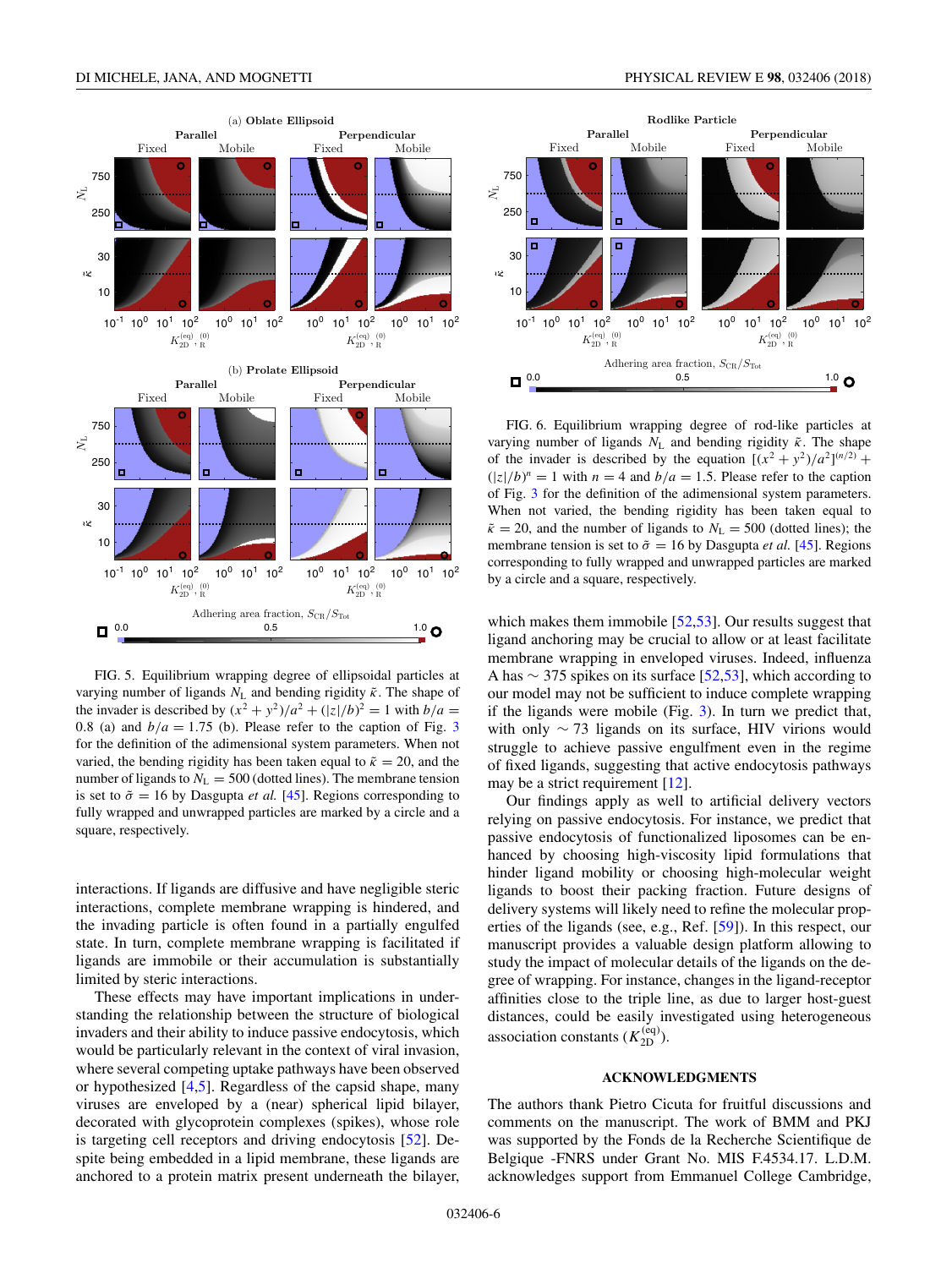<span id="page-6-0"></span>the Leverhulme Trust, and the Isaac Newton Trust through an Early Career Fellowship (Grant No. ECF-2015-494), the Royal Society through a University Research Fellowship (Grant No. UF160152), and the EPSRC Programme Grant CAPITALS No. EP/J017566/1. Computational resources have been provided by the Consortium des Équipements de Calcul Intensif (CECI), funded by the Fonds de la Recherche Scientifique de Belgique -FNRS under Grant No. 2.5020.11.

# **APPENDIX A: ELASTIC DEFORMATION OF THE MEMBRANE**

To analytically estimate the energy cost associated to the deformation of the membrane, used to calculate the wrapping phase diagrams in Figs.  $3$  and  $4$  [Eq. [\(1\)](#page-1-0)], we model the invader as a prolate ellipsoid with axis (**z**) orthogonal to cell surface, defined by the equation

$$
\frac{x^2}{a^2} + \frac{y^2}{a^2} + \frac{z^2}{b^2} = 1,
$$
 (A1)

with  $b > a$  and eccentricity defined by

$$
e^2 = 1 - \frac{a^2}{b^2}.
$$
 (A2)

The case of spherical invader is simply recovered in the limit  $a = b$  and  $e = 0$ . In polar coordinates  $\theta$  and  $\varphi$ , the surface of the invader is parametrized as

$$
x = a \cos \theta \cos \varphi
$$
,  $y = a \cos \theta \sin \varphi$ ,  $z = b \sin \theta$ . (A3)

As detailed in Eq.  $(1)$ , the free energy of the system, in which the innermost point of the invader penetrates to a depth *h*, comprises a membrane stretching term ( $F<sub>stretch</sub>$ ), membrane bending term  $(F_{\text{bend}})$ , a line tension term  $(F_{\text{lt}})$ , and an adhesion term  $(F_{\text{adh}})$ . Below we calculate the energy terms associated with the mechanical deformation of the membrane [\[60\]](#page-10-0).

#### **1. Membrane stretching**

The stretching energy is calculated as  $F_{\text{stretch}} = \sigma S_{\text{CR}}(h)$ , where  $S_{CR}(h)$  is the contact area between invader and cell and  $\sigma$  is the cell-membrane stretching modulus. Defining  $y(h) = (h - b)/b$ , in the general case we find

$$
F_{\text{stretch}}^{\text{ellips}}(h) = 2\pi ab\sigma \int_{-1}^{y(h)} dy \sqrt{1 - e^2 y^2}
$$
  
= 
$$
2\pi ab\sigma \left[ \frac{y(h)}{2} \sqrt{1 - e^2 y(h)^2} + \frac{\arcsin(ey(h))}{2e} + \frac{1}{2} \sqrt{1 - e^2} + \frac{\arcsin e}{2e} \right],
$$

$$
\frac{dF_{\text{stretch}}^{\text{ellips}}(h)}{dh} = 2\pi a \sigma \sqrt{1 - e^2 y(h)^2},\tag{A4}
$$

while for spherical invaders we obtain

$$
F_{\text{stretch}}^{\text{sph}}(h) = 2\pi ah\sigma \qquad \frac{dF_{\text{stretch}}^{\text{sph}}(h)}{dh} = 2\pi a\sigma. \quad (A5)
$$

### **2. Membrane bending**

The bending energy of the membrane calculated as the integral over the contact area of  $2 \kappa H^2$  where  $\kappa$  is the bending

modulus and *H* is the average curvature  $H = 1/(2c_1) +$  $1/(2c_2)$ , where  $c_1$  and  $c_2$  are the principal radii of curvature at a given point  $\mathbf{r} = (x, y, z)$ . These radii are equal to  $\alpha^2/p$  and  $β<sup>2</sup>/p$  where *α* and *β* are the semi-axes of the ellipse obtained intersecting the ellipsoid with the central plane parallel to the plane tangent to  $\mathbf{r}$ , while  $p$  is the distance between the center of the ellipsoid and the tangent plane [\[61\]](#page-10-0). We find

$$
\alpha^2 = a^2 \quad \beta^2 = a^2 \sin^2 \theta + b^2 \cos^2 \theta
$$

$$
p = \frac{ab}{\sqrt{a^2 \sin^2 \theta + b^2 \cos^2 \theta}},
$$
(A6)

resulting in

$$
H = \frac{ab}{\sqrt{a^2 \sin^2 \theta + b^2 \cos^2 \theta}}
$$

$$
\times \left[ \frac{1}{2a^2} + \frac{1}{2(a^2 \sin^2 \theta + b^2 \cos^2 \theta)} \right].
$$
 (A7)

The bending contribution to the energy is then written as

$$
F_{\text{bend}}^{\text{ellips}}(h) = \frac{\pi ka^3}{b^3} \int_{-1}^{y(h)} \frac{dy}{\sqrt{1 - e^2 y^2}} \left[ \frac{1}{1 - e^2 y^2} + \frac{b^2}{a^2} \right]^2
$$
  

$$
= \pi k \left[ \frac{2ay(h)}{b\sqrt{1 - e^2 y(h)^2}} + \frac{a^3}{b^3} \frac{3y(h) - 2e^2 y(h)^3}{3(1 - e^2 y(h)^2)^{3/2}} + \frac{b}{ae} (\arcsin(ey(h)) + \arcsin e) + \frac{2a}{b\sqrt{1 - e^2}} + \frac{a^3}{b^3} \frac{3 - 2e^2}{3(1 - e^2)^{3/2}} \right],
$$

$$
\frac{dF_{\text{bend}}^{\text{ellips}}(h)}{dh} = \frac{\pi ka^3/b^4}{\sqrt{1 - e^2 y(h)^2}} \left[ \frac{1}{1 - e^2 y(h)^2} + \frac{b^2}{a^2} \right]^2.
$$
 (A8)

For spherical invaders the equations reduce to

$$
F_{\text{bend}}^{\text{sph}}(h) = 4\pi \frac{h\kappa}{a} \qquad \frac{dF_{\text{bend}}^{\text{sph}}(h)}{dh} = 4\pi \frac{\kappa}{a} \qquad (A9)
$$

### **3. Line tension**

This contribution describes the energy associated to the deformation of the membrane at the junction (triple line) between the contact region and the nonadhering surface of the host cell. As such,

$$
F_{\text{It}}^{\text{ellips}}(h) = F_{\text{It}}^{\text{sph}}(h) = 2\pi \gamma \Gamma(h) = 2\pi \gamma a \sqrt{1 - y(h)^2},
$$
  

$$
\frac{dF_{\text{It}}^{\text{ellips}}(h)}{dh} = -\frac{2\pi \gamma a}{b} \frac{y(h)}{\sqrt{1 - y(h)^2}},
$$
(A10)

where  $\gamma$  is the line tension and  $\Gamma(h)$  is the length of the triple line.

## **APPENDIX B: CALCULATION OF THE ADHESION FREE ENERGY FOR MOBILE LIGANDS**

We consider an invader of area *S*<sub>Tot</sub> carrying *N*<sub>L</sub> ligands, interacting with a cell surface functionalized by receptors.  $S_{CR}$  denotes the area of the contact region (CR) between the cell and the invader, while  $S_{OR}$  is the area of the invader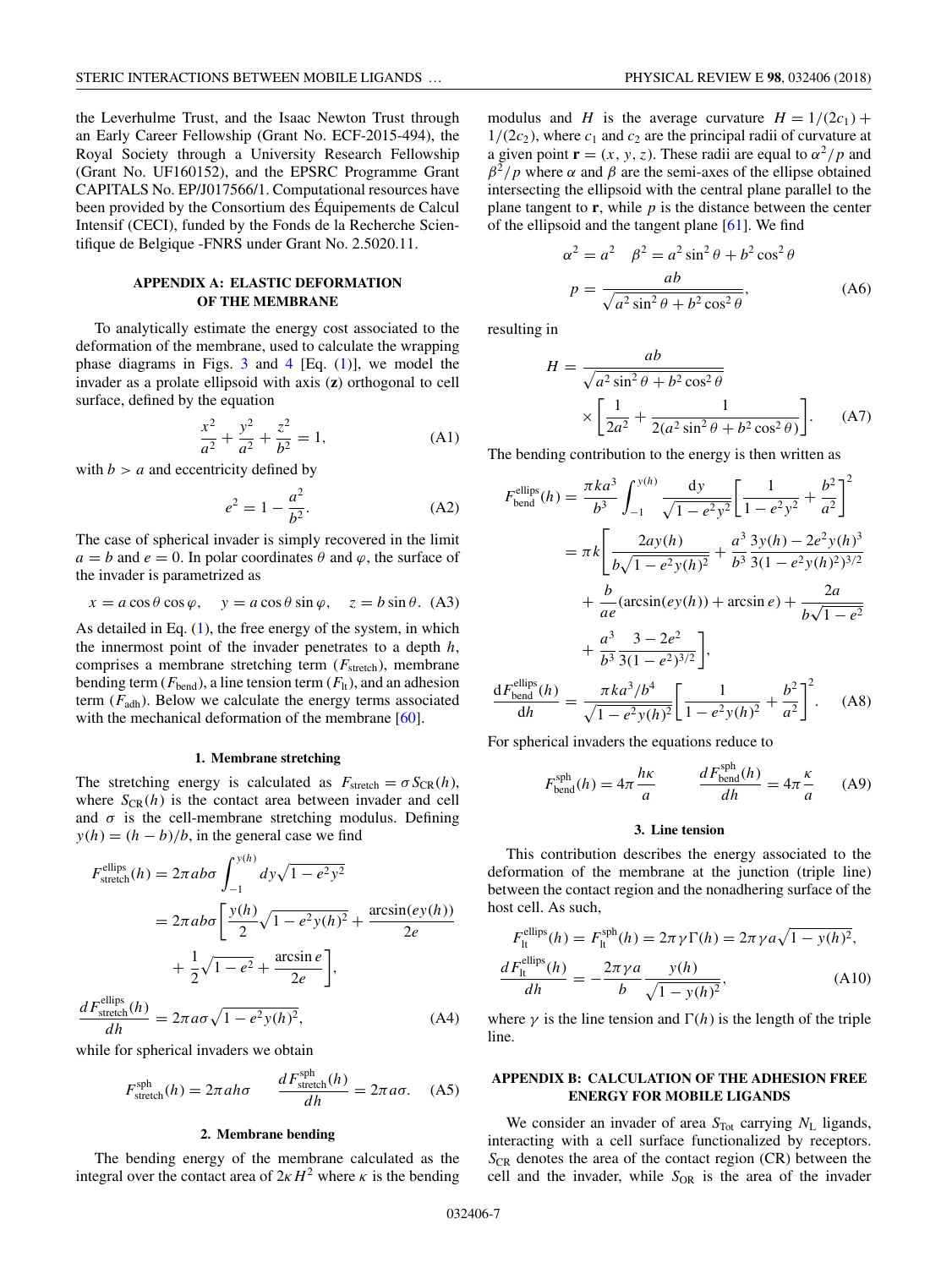<span id="page-7-0"></span>outer region (OR) (see Fig. [1\)](#page-1-0). The density of receptors in the CR is controlled by the areal density  $\rho_R^{(0)}$  of an ideal receptor reservoir in contact with the CR, related to a receptor chemical potential  $\mu_R$  by the relation  $\mu_R \sim \log \rho_R^{(0)}$ . Ligands and receptors are modeled as freely diffusing hard disks. Ligands can reversibly bind receptors forming connections between the the invader and the cell membrane (see Fig. [1\)](#page-1-0).

Reaction dynamics is controlled by the equilibrium constant  $K_{2D}^{(eq)}$  (see main text).

The partition function of the system  $(Z)$  is derived summing over all the possible configurations of the system, specified by the number of dimers  $(n_D)$ , receptors  $(n_R, n_R - n_D)$  of which unbound), and ligands  $(n_L, n_L - n_D)$  of which unbound) present in the CR:

$$
Z = \sum_{n_{\text{L}}=0}^{N_{\text{L}}} \sum_{n_{\text{R}}\geq 0} \sum_{n_{\text{D}}=0}^{\min[n_{\text{R}}, n_{\text{L}}]} \mathcal{Z}(n_{\text{L}}, n_{\text{R}}, n_{\text{D}}) = \sum_{n_{\text{L}}=0}^{N_{\text{L}}} \sum_{n_{\text{R}}\geq 0} \sum_{n_{\text{D}}=0}^{\min[n_{\text{R}}, n_{\text{L}}]} \exp[-\beta \mathcal{F}(n_{\text{L}}, n_{\text{R}}, n_{\text{D}})],
$$
  

$$
\mathcal{Z}(n_{\text{L}}, n_{\text{R}}, n_{\text{D}}) = {N_{\text{L}} \choose n_{\text{L}}} (S_{\text{OR}})^{N_{\text{L}}-n_{\text{L}}} (S_{\text{CR}})^{n_{\text{R}}+n_{\text{L}}-n_{\text{D}}} Z_{\text{OR}}^{(\text{excl})}(N_{\text{L}}-n_{\text{L}})
$$
  

$$
\times \frac{(\rho_{\text{R}}^{(0)})^{n_{\text{R}}}}{n_{\text{R}}!} \frac{n_{\text{R}}!n_{\text{L}}!}{n_{\text{D}}!(n_{\text{R}}-n_{\text{D}})!(n_{\text{L}}-n_{\text{D}})!} (K_{\text{2D}}^{(\text{eq})})^{n_{\text{D}}} Z_{\text{CR}}^{(\text{excl})}(n_{\text{R}}-n_{\text{D}}, n_{\text{L}}-n_{\text{D}}, n_{\text{D}}).
$$
(B1)

In Eq. (B1),  $(\rho_R^{(0)})^{n_R}/n_R!$  is the grand-canonical weight of having  $n<sub>R</sub>$  receptors in the CR while the following combinatorial term accounts for the number of ways  $n_D$  dimers can be formed starting from  $n<sub>L</sub>$  ligands and  $n<sub>R</sub>$  receptors in the contact region [\[26](#page-9-0)[,37\]](#page-10-0).  $F$  is the free energy at fixed number of complexes in the CR, and  $Z_{OR}^{(excl)}$  is the nonideal part of the partition function of  $N_L$ - $n_L$  ligands confined in an area equal to  $S_{OR}$ , and can be written as

$$
Z_{\text{OR}}^{(\text{excl})} = \frac{1}{(S_{\text{OR}})^{N_{\text{L}} - n_{\text{L}}}} \int d^2 \mathbf{r}_1 \cdots d^2 \mathbf{r}_{N_{\text{L}} - n_{\text{L}}}
$$

$$
\times \exp\left[ -\beta \sum_{i < j} V_{\text{LL}} (|\mathbf{r}_i - \mathbf{r}_j|) \right], \qquad (B2)
$$

where  $\mathbf{r}_i$  are ligand coordinates spanning the outer region of the invader, and  $V_{LL}$  models excluded volume interactions between ligands. We neglect curvature effects and calculate  $Z_{OR}^{(excl)}$  using flat surfaces with periodic boundary conditions. This approximation is valid in the limit of big invaders and allows sampling the non-ideal properties of the system using small simulation boxes at given ligand and receptor densities.  $Z_{CR}^{(excl)}$  is the nonideal part of the partition function in the contact region and is defined similarly to Eq. (B2). However  $Z_{CR}^{(excl)}$  also includes excluded volume interactions between dimers and ligands and receptors as specified by the potentials *V*LL, *V*LD, and *V*RD. Without loss of generality in this study we have neglected ligand-receptor steric interactions. If one chose  $V_{LR} \neq 0$ , however, the thermodynamic integration procedure defined in Eq. (5) of the main text should have included an extra contribution due to the fact that ligands and receptors interact also in absence of dimerization. In this work we sampled microstates distributed as in Eq.  $(B2)$  using Monte Carlo simulations [Sec.  $(B 1)$ ] and a virial expansion as detailed in Sec. (**B** 2).

#### **1. Monte Carlo algorithm**

The Monte Carlo moves we implemented are sketched in Fig. [1](#page-1-0) of the main text. The acceptance rules presented below satisfy detailed balance conditions calculated using Eq.  $(B1)$ .

Ligands are moved between the CR and the OR by means of a semigrand canonical move that conserves the total number of ligands. The flow chart of the algorithm is the following:

(1) With equal probability we decide whether to attempt a displacement from the CR to the OR or vice versa.

(2) A ligand is randomly chosen from the CR (OR).

(3) A new position for the ligand is randomly selected in the OR (CR).

(4) We check whether the new position satisfies excluded volume constraints (i.e., the ligand does not overlap with another ligand or a dimer).

(5) If excluded volume constraints are satisfied the move is accepted with probability

$$
acc_{\text{disp}} = \min\bigg[1, \frac{n_{\text{o}}S_{\text{n}}}{(N_{\text{L}} - n_{\text{o}} + 1)S_{\text{o}}}\bigg],\tag{B3}
$$

where  $n_0$  is the number of ligands in the region from which we attempt to remove a binder, and  $S_0/S_n$  (o/n=CR or OR) is the area of the old/new region.

Receptors are exchanged between the CR and an ideal reservoir with areal density  $\rho_R^{(0)}$  by means of a grandcanonical move, implemented as follows:

(1) With equal probability we decide whether to attempt an insertion or removal of a receptor from the CR.

(2) If an insertion move is chosen we randomly select a position for the new receptor in the CR.

(3) We check excluded volume constraints in the CR.

(4) If excluded volume constraints are satisfied, then we accept the insertion move with probability

$$
\text{acc}_{\text{ins}} = \min\left[1, \frac{\rho_{\text{R}}^{(0)} S_{\text{CR}}}{m+1}\right],\tag{B4}
$$

where *m* is the number of receptors in the CR prior the move.

(2) For removal moves we chose a random receptor to remove from the CR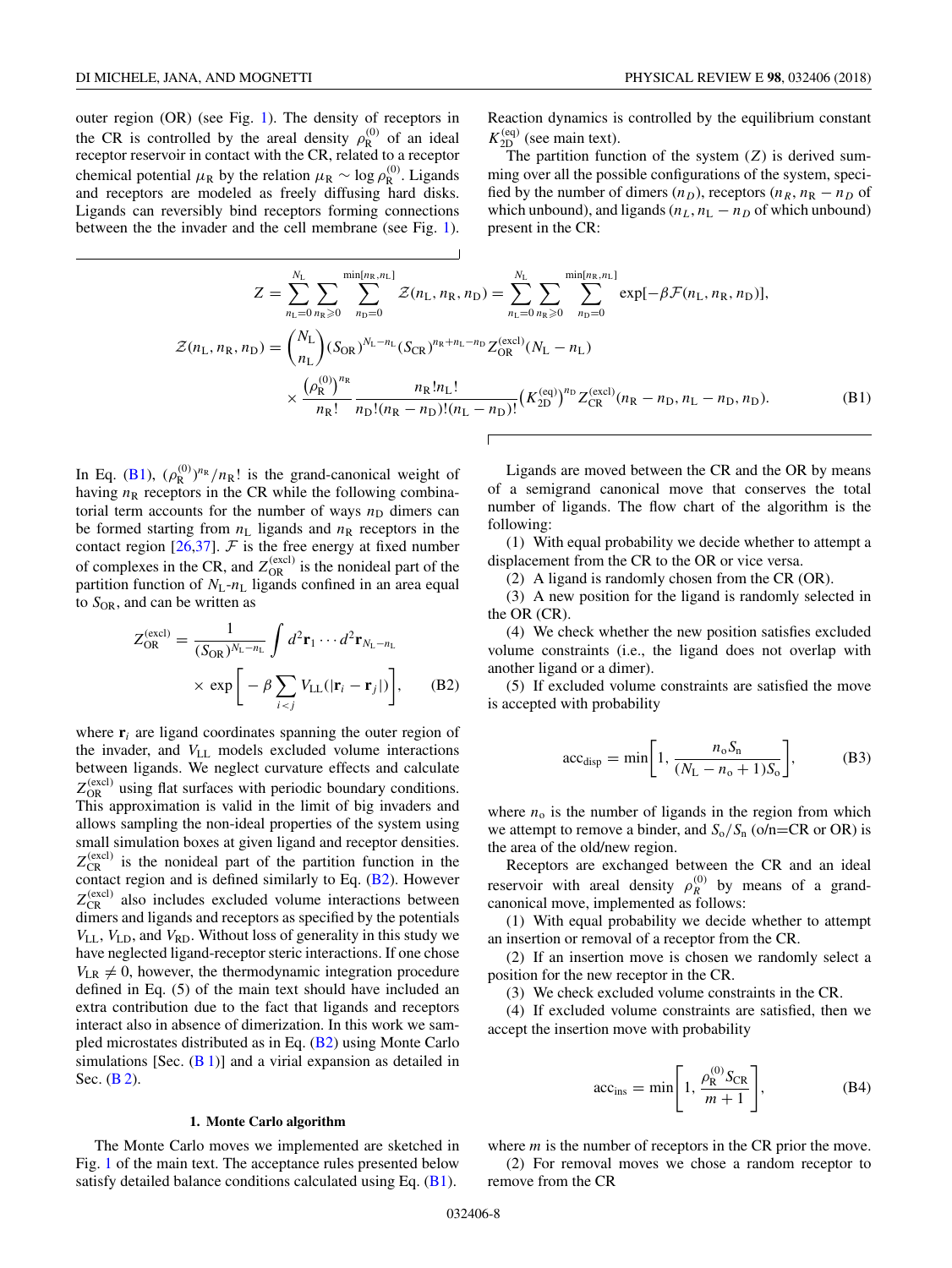<span id="page-8-0"></span>(3) Removal moves are accepted with probability

$$
\text{acc}_{\text{rem}} = \min \left[ 1, \frac{m}{\rho_{\text{R}}^{(0)} S_{\text{CR}}} \right]. \tag{B5}
$$

Reaction moves in which dimers are formed from a dissociated ligand-receptor pair in the CR, or an existing dimer is split into a ligand and a receptor, are implemented as follows:

(1) With equal probability we decide whether to form or break a dimer.

(2) If a dimer formation is attempted, we randomly chose a ligand and a receptor from the CR.

(3) A position for the newly formed dimer is chosen randomly in the CR.

(4) Excluded volume constraints are checked.

(5) If excluded volume constraints are satisfied, the dimerisation is accepted with probability

$$
\text{acc}_{\text{bind}} = \min\left[1, \frac{nm}{d+1} \frac{K_{\text{2D}}^{\text{(eq)}}}{S_{\text{CR}}}\right],\tag{B6}
$$

where *n*, *m*, and *d* are, respectively, the number of ligands, receptors, and dimers in the contact area prior the move.

(2) If a dimer breakup is attempted, we randomly chose a dimer in the CR.

(3) New positions for the freed ligand and receptor are chosen randomly in the CR.

(4) Excluded volume constraints are checked for the ligand and the receptor.

(5) If excluded volume constrains are satisfied, then the breakup move is accepted with probability

$$
\text{acc}_{\text{unbind}} = \min \left[ 1, \frac{d}{(n+1)(m+1)} \frac{S_{\text{CR}}}{K_{\text{2D}}^{\text{(eq)}}} \right]. \tag{B7}
$$

## **2. Virial expansion of the adhesion free energy**

We estimate the partition function of the system  $[Eq. (B1)]$  $[Eq. (B1)]$  $[Eq. (B1)]$ by using a second virial approximation of the excluded volume part of the OR  $(Z_{OR}^{(excl)})$  and the CR  $(Z_{CR}^{(excl)})$  parti-tion functions [\[62\]](#page-10-0). In terms of Mayer factors  $(f_{LL}(r_{ij}) =$  $\exp[V_{LL}(|\mathbf{r}_i - \mathbf{r}_j|)] - 1] Z_{OR}^{(excl)}$  [Eq. [\(B2\)](#page-7-0)] can be written as

$$
Z_{\text{OR}}^{(\text{excl})}(N_{\text{L}} - n_{\text{L}}) = \int \frac{d\mathbf{r}_{1} \cdots d\mathbf{r}_{N_{\text{L}} - n_{\text{L}}}}{(S_{\text{CR}})^{N_{\text{L}} - n_{\text{L}}}} \prod_{i < j} (f_{ij}(r_{ij}) + 1)
$$
\n
$$
= 1 + \frac{1}{S_{\text{CR}}^{2}} \sum_{i < j} \int d\mathbf{r}_{i} d\mathbf{r}_{j} f_{ij}(r_{ij}) + \cdots,
$$
\n(B8)

from which we obtain

$$
Z_{\text{OR}}^{(\text{excl})}(m) = 1 - B_2 \frac{m(m-1)}{S_{\text{OR}}} + \cdots,
$$
 (B9)

where  $B_2 = \pi \alpha^2 / 2$  is the second virial coefficient of disks with diameter  $\alpha$ . Note that corrections to the previous expressions are of the order of  $\phi^2$ . Similarly,

$$
Z_{CR}^{(\text{excl})}(n_{R}^{0}, n_{L}^{0}, n_{D}) = 1 - B_{2} \frac{n_{L}^{0}(n_{L}^{0} - 1)}{S_{CR}} - B_{2} \frac{n_{R}^{0}(n_{R}^{0} - 1)}{S_{CR}} - B_{2} \frac{n_{D}(n_{D} - 1)}{S_{CR}} - 2B_{2} \frac{n_{L}^{0}n_{D}}{S_{CR}} - 2B_{2} \frac{n_{R}^{0}n_{D}}{S_{CR}},
$$
(B10)

where  $n_{\rm L}^0$  and  $n_{\rm R}^0$  are the numbers of free ligands and receptors in the CR  $(n<sub>L</sub><sup>0</sup> = n<sub>L</sub> - n<sub>D</sub>$  and  $n<sub>R</sub><sup>0</sup> = n<sub>R</sub> - n<sub>D</sub>$ ). By inserting Eqs.  $(B9)$  and  $(B10)$  into Eq.  $(B1)$  we can explicitly estimate the free energy  $\mathcal F$  as function of  $n_L$ ,  $n_D$ ,  $n_R$ , and  $B_2$ . In the saddle-point approximation we identify most probable values for the average numbers of ligands, receptors and dimers by setting

$$
\frac{d\mathcal{F}}{dn_{\rm L}} = 0, \qquad \frac{d\mathcal{F}}{dn_{\rm R}} = 0, \qquad \frac{d\mathcal{F}}{dn_{\rm D}} = 0, \qquad \text{(B11)}
$$

obtaining, respectively,

$$
\log \left[ \frac{N_{\rm L} - n_{\rm L}}{S_{\rm OR}} \frac{S_{\rm CR}}{n_{\rm L} - n_{\rm D}} \right] = 2B_2 \left[ \frac{n_{\rm L}}{S_{\rm CR}} - \frac{N_{\rm L} - n_{\rm L}}{S_{\rm OR}} \right], \quad (B12)
$$

$$
\log \left[ \frac{\rho_R^{(0)} S_{\rm CR}}{n_{\rm R} - n_{\rm D}} \right] = 2B_2 \frac{n_{\rm R}}{S_{\rm CR}}, \quad (B13)
$$

$$
\log \left[ \frac{(n_{\rm R} - n_{\rm D})(n_{\rm L} - n_{\rm D})}{n_{\rm D}} \frac{K_{\rm 2D}^{\rm (eq)}}{S_{\rm CR}} \right] = -2B_2 \frac{n_{\rm D}}{S_{\rm CR}}. \quad (B14)
$$

By setting  $B_2 = 0$  in Eqs. (B12), (B13), and (B14), we obtain the number of ligands, receptors, and dimers  $(n_{L,0}, n_{D,0})$ , and  $n_{R,0}$ ) in the limit of ideal linkers ( $\alpha = 0$ ) [\[37\]](#page-10-0):

$$
n_{\text{L},0} = N_{\text{L}} \frac{S_{\text{CR}} \left( 1 + K_{2\text{D}}^{(\text{eq})} \rho_{\text{R}}^{(\text{0})} \right)}{S_{\text{OR}} + S_{\text{CR}} \left( 1 + K_{2\text{D}}^{(\text{eq})} \rho_{\text{R}}^{(\text{0})} \right)},\tag{B15}
$$

$$
n_{\rm D,0} = N_{\rm L} \frac{S_{\rm CR} K_{2D}^{\rm (eq)} \rho_{\rm R}^{(0)}}{S_{\rm OR} + S_{\rm CR} \left(1 + K_{2D}^{\rm (eq)} \rho_{\rm R}^{(0)}\right)},\tag{B16}
$$

$$
n_{R,0} = \rho_R^{(0)} S_{CR} + n_{D,0}.
$$
 (B17)

Using Eqs. (B15), (B16), and (B17) with Eqs. (B12), (B13), and  $(B14)$  we can calculate the leading-order corrections to the ideal terms  $(n_{L,1}, n_{D,1}, \text{and } n_{R,1})$ . These satisfy

$$
n_{\text{D},1} - n_{\text{L},1} \left[ \frac{S_{\text{CR}}}{S_{\text{OR}}} + 1 \right] = \frac{2B_2 n_{\text{D},0}}{S_{\text{CR}}} (n_{\text{L},0} - n_{\text{D},0}), \text{ (B18)}
$$

$$
n_{\text{D},1} - n_{\text{R},1} = 2\rho_{\text{R}}^{(0)} B_2 n_{\text{R},0},\tag{B19}
$$

$$
\frac{n_{\text{R},1} - n_{\text{D},1}}{\rho_{\text{R}}^{(0)} S_{\text{CR}}} + \frac{n_{\text{L},1} - n_{\text{D},1}}{n_{\text{L},0} - n_{\text{D},0}} - \frac{n_{\text{D},1}}{n_{\text{D},0}} = -2B_2 \frac{n_{\text{D},0}}{S_{\text{CR}}}.
$$
 (B20)

The free energy of the system can then be calculated using the equilibrium concentrations of the complexes [Eqs.  $(B15)$ – (B20)] in the perturbative expansion of  $\mathcal{F}$  [Eqs. [\(B1\)](#page-7-0), (B9),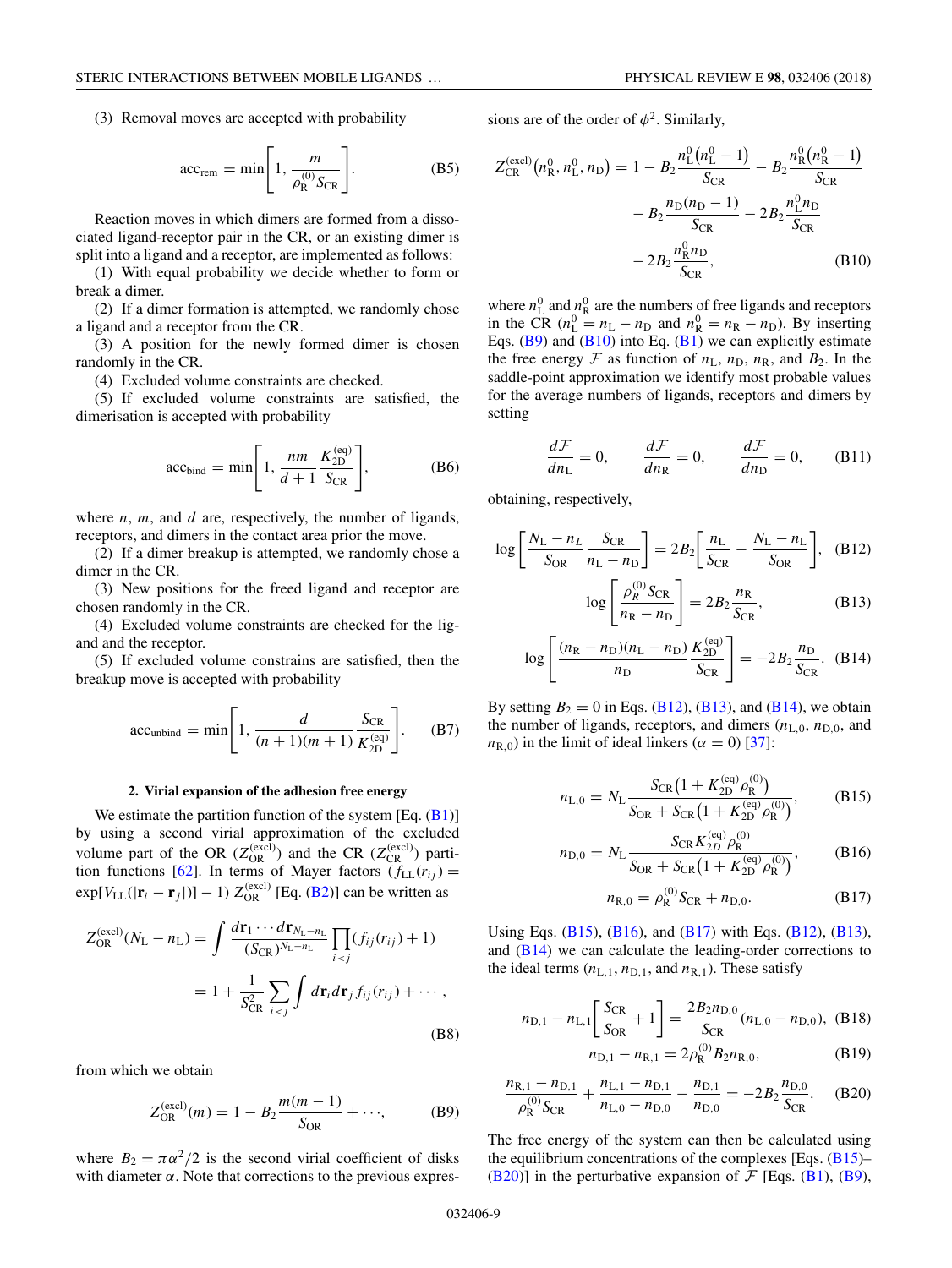<span id="page-9-0"></span>and  $(B10)$ ]:

$$
\beta F = \beta \mathcal{F}(n_{\text{L},0} + n_{\text{L},1}, n_{\text{R},0} + n_{\text{R},1}, n_{\text{D},0} + n_{\text{D},1})
$$
  
\n
$$
\approx \beta \mathcal{F}(n_{\text{L},0}, n_{\text{R},0}, n_{\text{D},0})
$$
  
\n
$$
= K + N_{\text{L}} \log \frac{N_{\text{L}} - n_{\text{L},0}}{S_{\text{OR}}}
$$
  
\n
$$
+ \frac{B_2}{S_{\text{CR}}} [(n_{\text{L},0} - n_{\text{D},0})(N_{\text{L}} + n_{\text{D},0}) + n_{\text{R},0}^2],
$$
  
\n
$$
F_{\text{adh}}^{\text{mob},\alpha} = F(K_{\text{2D}}^{\text{(eq)}}) - F_0,
$$
 (B21)

where  $K = -N_L \log N_L - \rho_R^{(0)} S_{CR}$ ,  $F_0$  is the reference value of the free-energy that is calculated using  $K_{2D}^{(eq)} = 0$ , and  $S_{\text{Tot}}$  is the total area of the invader ( $S_{\text{Tot}} = S_{\text{OR}} + S_{\text{CR}}$ ). Note that because of the saddle-point Eqs.  $(B11)$ , at the leading order in  $\phi$ , only the ideal number densities contribute to the free energy. Also,  $F_0$  should be subtracted from  $F$  when calculating adhesion free energies. Using Eqs. [\(B17\)](#page-8-0), [\(B15\)](#page-8-0), (B<sub>16</sub>) in Eq. (B<sub>21</sub>) we can derive Eqs. [\(3\)](#page-1-0) and [\(4\)](#page-2-0).

## **APPENDIX C: CALCULATION OF THE ADHESION FREE ENERGY FOR FIXED LIGANDS**

Here we adapt calculations of the previous section to the case of invaders decorated by fixed ligands binding ideal mobile receptors. In this case the number of ligands in the CR is fixed and equal to  $n_L(h) = N_L S_{CR}(h)/S_{Tot}$ . Similar to

- [1] B. Alberts, A. Johnson, J. Lewis, D. Morgan, M. Raff, K. Roberts, and W. Peter, *Molecular Biology of the Cell*, 6th ed. (Garland Science, New York and Abingdon, UK, 2014).
- [2] H. T. McMahon and E. Boucrot, [Nat. Rev. Mol. Cell. Biol.](https://doi.org/10.1038/nrm3151) **[12](https://doi.org/10.1038/nrm3151)**, [517](https://doi.org/10.1038/nrm3151) [\(2011\)](https://doi.org/10.1038/nrm3151).
- [3] I. R. Nabi and P. U. Le, [J. Cell Biol.](https://doi.org/10.1083/jcb.200302028) **[161](https://doi.org/10.1083/jcb.200302028)**, [673](https://doi.org/10.1083/jcb.200302028) [\(2003\)](https://doi.org/10.1083/jcb.200302028).
- [4] J. Mercer, M. Schelhaas, and A. Helenius, [Annu. Rev. Biochem.](https://doi.org/10.1146/annurev-biochem-060208-104626) **[79](https://doi.org/10.1146/annurev-biochem-060208-104626)**, [803](https://doi.org/10.1146/annurev-biochem-060208-104626) [\(2010\)](https://doi.org/10.1146/annurev-biochem-060208-104626).
- [5] S. Boulant, M. Stanifer, and P.-Y. Lozach, [Viruses](https://doi.org/10.3390/v7062747) **[7](https://doi.org/10.3390/v7062747)**, [2794](https://doi.org/10.3390/v7062747) [\(2015\)](https://doi.org/10.3390/v7062747).
- [6] S. Zhang, H. Gao, and G. Bao, [ACS Nano](https://doi.org/10.1021/acsnano.5b03184) **[9](https://doi.org/10.1021/acsnano.5b03184)**, [8655](https://doi.org/10.1021/acsnano.5b03184) [\(2015\)](https://doi.org/10.1021/acsnano.5b03184).
- [7] L. M. Bareford and P. W. Swaan, [Adv. Drug Deliv. Rev.](https://doi.org/10.1016/j.addr.2007.06.008) **[59](https://doi.org/10.1016/j.addr.2007.06.008)**, [748](https://doi.org/10.1016/j.addr.2007.06.008) [\(2007\)](https://doi.org/10.1016/j.addr.2007.06.008).
- [8] N. Düzgüneş and S. Nir, [Adv. Drug Deliv. Rev.](https://doi.org/10.1016/S0169-409X(99)00037-X) **[40](https://doi.org/10.1016/S0169-409X(99)00037-X)**, [3](https://doi.org/10.1016/S0169-409X(99)00037-X) [\(1999\)](https://doi.org/10.1016/S0169-409X(99)00037-X).
- [9] P. P. Deshpande, S. Biswas, and V. P. Torchilin, [Nanomedicine](https://doi.org/10.2217/nnm.13.118) **[8](https://doi.org/10.2217/nnm.13.118)**, [1509](https://doi.org/10.2217/nnm.13.118) [\(2013\)](https://doi.org/10.2217/nnm.13.118).
- [10] A. Akinc and G. Battaglia, [Cold Spring Harb. Perspect. Biol.](https://doi.org/10.1101/cshperspect.a016980) **[5](https://doi.org/10.1101/cshperspect.a016980)**, [a016980](https://doi.org/10.1101/cshperspect.a016980) [\(2013\)](https://doi.org/10.1101/cshperspect.a016980).
- [11] S. Dasgupta, T. Auth, N. S. Gov, T. J. Satchwell, E. Hanssen, E. S. Zuccala, D. T. Riglar, A. M. Toye, T. Betz, J. Baum *et al.*, [Biophys. J.](https://doi.org/10.1016/j.bpj.2014.05.024) **[107](https://doi.org/10.1016/j.bpj.2014.05.024)**, [43](https://doi.org/10.1016/j.bpj.2014.05.024) [\(2014\)](https://doi.org/10.1016/j.bpj.2014.05.024).
- [12] M. Permanyer, E. Ballana, and J. Esté, [Trends. Microbiol.](https://doi.org/10.1016/j.tim.2010.09.003) **[18](https://doi.org/10.1016/j.tim.2010.09.003)**, [543](https://doi.org/10.1016/j.tim.2010.09.003) [\(2010\)](https://doi.org/10.1016/j.tim.2010.09.003).
- [13] S. Dasgupta, T. Auth, and G. Gompper, J. Phys.: Condens. Matter (2017).
- [14] S. Tzlil, M. Deserno, W. M. Gelbart, and A. Ben-Shaul, [Biophys. J.](https://doi.org/10.1016/S0006-3495(04)74265-4) **[86](https://doi.org/10.1016/S0006-3495(04)74265-4)**, [2037](https://doi.org/10.1016/S0006-3495(04)74265-4) [\(2004\)](https://doi.org/10.1016/S0006-3495(04)74265-4).

Eq.  $(B1)$  the partition function is then given by

$$
Z = \sum_{n_{\text{R}} \geq 0} \sum_{n_{\text{D}}=0}^{\min[n_{\text{R}}, n_{\text{L}}]} Z(n_{\text{R}}, n_{\text{D}}),
$$
  

$$
Z(n_{\text{R}}, n_{\text{D}}) = \frac{(S_{\text{CR}} \rho_{\text{R}}^{(0)})^{n_{\text{R}}}}{n_{\text{R}}!} {n_{\text{R}} \choose n_{\text{D}}} {n_{\text{L}}(h) \choose n_{\text{D}}} n_{\text{D}}! \left(\frac{K_{\text{2D}}^{(\text{eq})}}{S_{\text{CR}}}\right)^{n_{\text{D}}}.
$$
  
(C1)

Using the previous equations we can calculate the average number of ideal receptors and dimers by solving the saddlepoint equations

$$
\frac{d\mathcal{F}(n_{\rm R,0}, n_{\rm D,0})}{dn_{\rm R}} = 0, \qquad \frac{d\mathcal{F}(n_{\rm R,0}, n_{\rm D,0})}{dn_{\rm D}} = 0, \quad \text{(C2)}
$$

obtaining

$$
n_{R,0} - n_{D,0} = \rho_R^{(0)} S_{CR},
$$

$$
\frac{n_{D,0}}{(n_{R,0} - n_{D,0})(n_{L,0} - n_{D,0})} = \frac{K_{2D}^{(eq)}}{S_{CR}}.
$$
(C3)

Using Eqs.  $(C4)$  into Eq.  $(C1)$  we can calculate the free energy and adhesion free energy as follows:

$$
\beta F = \beta \mathcal{F}(n_{R,0}, n_{L,0})
$$
  
=  $-n_L(h) \log (1 + K_{2D}^{(eq)} \rho_R^{(0)}) + \rho_R^{(0)} S_{CR},$   

$$
F_{\text{adh}}^{\text{fix}, \alpha=0} = F(K_{2D}^{(eq)}) - F(0).
$$
 (C4)

Equation  $(C4)$  corresponds to Eq.  $(2)$ .

- [15] A. Chaudhuri, G. Battaglia, and R. Golestanian, [Phys. Biol.](https://doi.org/10.1088/1478-3975/8/4/046002) **[8](https://doi.org/10.1088/1478-3975/8/4/046002)**, [046002](https://doi.org/10.1088/1478-3975/8/4/046002) [\(2011\)](https://doi.org/10.1088/1478-3975/8/4/046002).
- [16] H. Gao, W. Shi, and L. B. Freund, [Proc. Natl. Acad. Sci. USA](https://doi.org/10.1073/pnas.0503879102) **[102](https://doi.org/10.1073/pnas.0503879102)**, [9469](https://doi.org/10.1073/pnas.0503879102) [\(2005\)](https://doi.org/10.1073/pnas.0503879102).
- [17] P. Decuzzi and M. Ferrari, [Biophys. J.](https://doi.org/10.1529/biophysj.107.120238) **[94](https://doi.org/10.1529/biophysj.107.120238)**, [3790](https://doi.org/10.1529/biophysj.107.120238) [\(2008\)](https://doi.org/10.1529/biophysj.107.120238).
- [18] D. M. Richards and R. G. Endres, [Proc. Natl. Acad. Sci. USA](https://doi.org/10.1073/pnas.1521974113) **[113](https://doi.org/10.1073/pnas.1521974113)**, [6113](https://doi.org/10.1073/pnas.1521974113) [\(2016\)](https://doi.org/10.1073/pnas.1521974113).
- [19] D. M. Richards and R. G. Endres, [Biophys. J.](https://doi.org/10.1016/j.bpj.2014.07.070) **[107](https://doi.org/10.1016/j.bpj.2014.07.070)**, [1542](https://doi.org/10.1016/j.bpj.2014.07.070) [\(2014\)](https://doi.org/10.1016/j.bpj.2014.07.070).
- [20] G. I. Bell, M. Dembo, and P. Bongrand, [Biophys. J.](https://doi.org/10.1016/S0006-3495(84)84252-6) **[45](https://doi.org/10.1016/S0006-3495(84)84252-6)**, [1051](https://doi.org/10.1016/S0006-3495(84)84252-6) [\(1984\)](https://doi.org/10.1016/S0006-3495(84)84252-6).
- [21] [D. Coombs, M. Dembo, C. Wofsy, and B. Goldstein,](https://doi.org/10.1016/S0006-3495(04)74211-3) Biophys. J. **[86](https://doi.org/10.1016/S0006-3495(04)74211-3)**, [1408](https://doi.org/10.1016/S0006-3495(04)74211-3) [\(2004\)](https://doi.org/10.1016/S0006-3495(04)74211-3).
- [22] [H. Krobath, B. Rozycki, R. Lipowsky, and T. R. Weikl,](https://doi.org/10.1039/b902036e) Soft Matter **[5](https://doi.org/10.1039/b902036e)**, [3354](https://doi.org/10.1039/b902036e) [\(2009\)](https://doi.org/10.1039/b902036e).
- [23] C. W. Cairo, J. E. Gestwicki, M. Kanai, and L. L. Kiessling, [J. Am. Chem. Soc.](https://doi.org/10.1021/ja016727k) **[124](https://doi.org/10.1021/ja016727k)**, [1615](https://doi.org/10.1021/ja016727k) [\(2002\)](https://doi.org/10.1021/ja016727k).
- [24] P. I. Kitov and D. R. Bundle, [J. Am. Chem. Soc.](https://doi.org/10.1021/ja038223n) **[125](https://doi.org/10.1021/ja038223n)**, [16271](https://doi.org/10.1021/ja038223n) [\(2003\)](https://doi.org/10.1021/ja038223n).
- [25] N. A. Licata and A. V. Tkachenko, [Phys. Rev. Lett.](https://doi.org/10.1103/PhysRevLett.100.158102) **[100](https://doi.org/10.1103/PhysRevLett.100.158102)**, [158102](https://doi.org/10.1103/PhysRevLett.100.158102) [\(2008\)](https://doi.org/10.1103/PhysRevLett.100.158102).
- [26] [F. J. Martinez-Veracoechea and D. Frenkel,](https://doi.org/10.1073/pnas.1105351108) Proc. Natl. Acad. Sci. USA **[108](https://doi.org/10.1073/pnas.1105351108)**, [10963](https://doi.org/10.1073/pnas.1105351108) [\(2011\)](https://doi.org/10.1073/pnas.1105351108).
- [27] S. Angioletti-Uberti, [Phys. Rev. Lett.](https://doi.org/10.1103/PhysRevLett.118.068001) **[118](https://doi.org/10.1103/PhysRevLett.118.068001)**, [068001](https://doi.org/10.1103/PhysRevLett.118.068001) [\(2017\)](https://doi.org/10.1103/PhysRevLett.118.068001).
- [28] H.-Y. Chen, [Phys. Rev. E.](https://doi.org/10.1103/PhysRevE.67.031919) **[67](https://doi.org/10.1103/PhysRevE.67.031919)**, [031919](https://doi.org/10.1103/PhysRevE.67.031919) [\(2003\)](https://doi.org/10.1103/PhysRevE.67.031919).
- [29] [S. Qi, J. T. Groves, and A. K. Chakraborty,](https://doi.org/10.1073/pnas.111536798) Proc. Natl. Acad. Sci. USA **[98](https://doi.org/10.1073/pnas.111536798)**, [6548](https://doi.org/10.1073/pnas.111536798) [\(2001\)](https://doi.org/10.1073/pnas.111536798).
- [30] [S. Raychaudhuri, A. K. Chakraborty, and M. Kardar,](https://doi.org/10.1103/PhysRevLett.91.208101) *Phys. Rev.* Lett. **[91](https://doi.org/10.1103/PhysRevLett.91.208101)**, [208101](https://doi.org/10.1103/PhysRevLett.91.208101) [\(2003\)](https://doi.org/10.1103/PhysRevLett.91.208101).